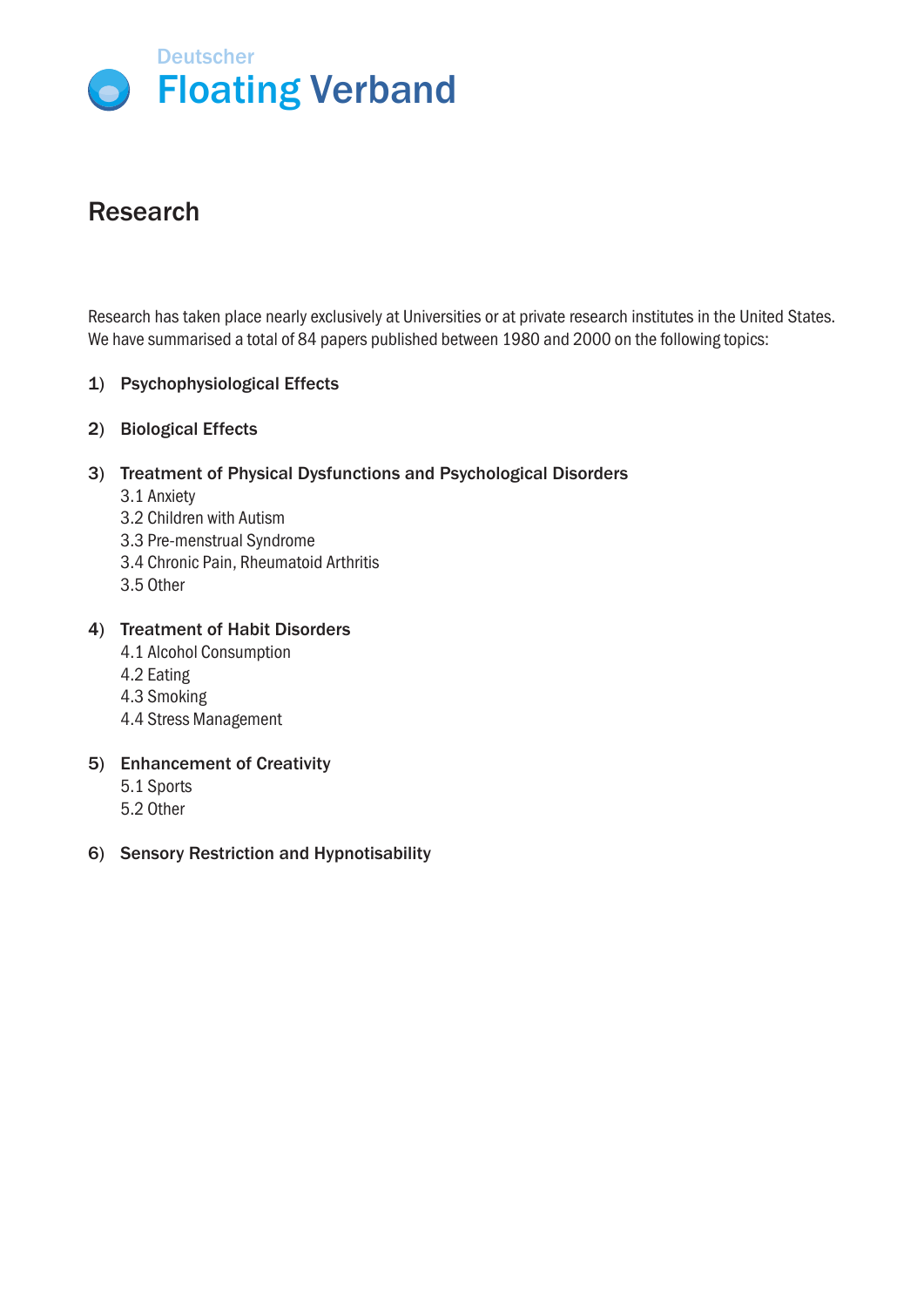#### More recent research

From 2006 to 2008 some research was made in Sweden to investigate how floating can aid stress management and prevent burn-out:

Bood, S. Å., Sundequist, U., Kjellgren, A., Nordström, G., & Norlander, T. (2007). Effects of REST (Restricted Environmental Stimulation technique) on Stress related muscle pain: Are 33 flotation sessions more effective than 12 sessions? Social Behaviour and Personality, 35, 143 156.

Åsenlöf, K., Olsson, S., Bood, S.Å., & Norlander, T. (in press). Case studies on fibromyalgia and burn-out depression using psychotherapy in combination with flotation-REST: Personality development and increased well-being. Imagination, Cognition and Personality.

Landström, A., Bood, S.Å., Kjellgren, A., & Norlander, T. (2007). Treating stress related pain in a clinical sample with flotation-REST: A further report on improvements on pain assessed by the Pain Area Inventory (PAI). Social Behaviour and Personality, 35, 1279 1280.

Edebol, H., Bood, S. Å., & Norlander, T. (2008). Case studies on chronic whiplash associated disorders and their treatment using flotation-REST (Restricted EnvironmentalStimulation technique). Qualitative Health Research, 18, 480-488.

Kjellgren, A., Lydén, F., & Norlander, T. (2008). Sensory isolation in flotation tank: altered states of consciousness and effects on well-being. The Qualitative Report, 13, 636-656.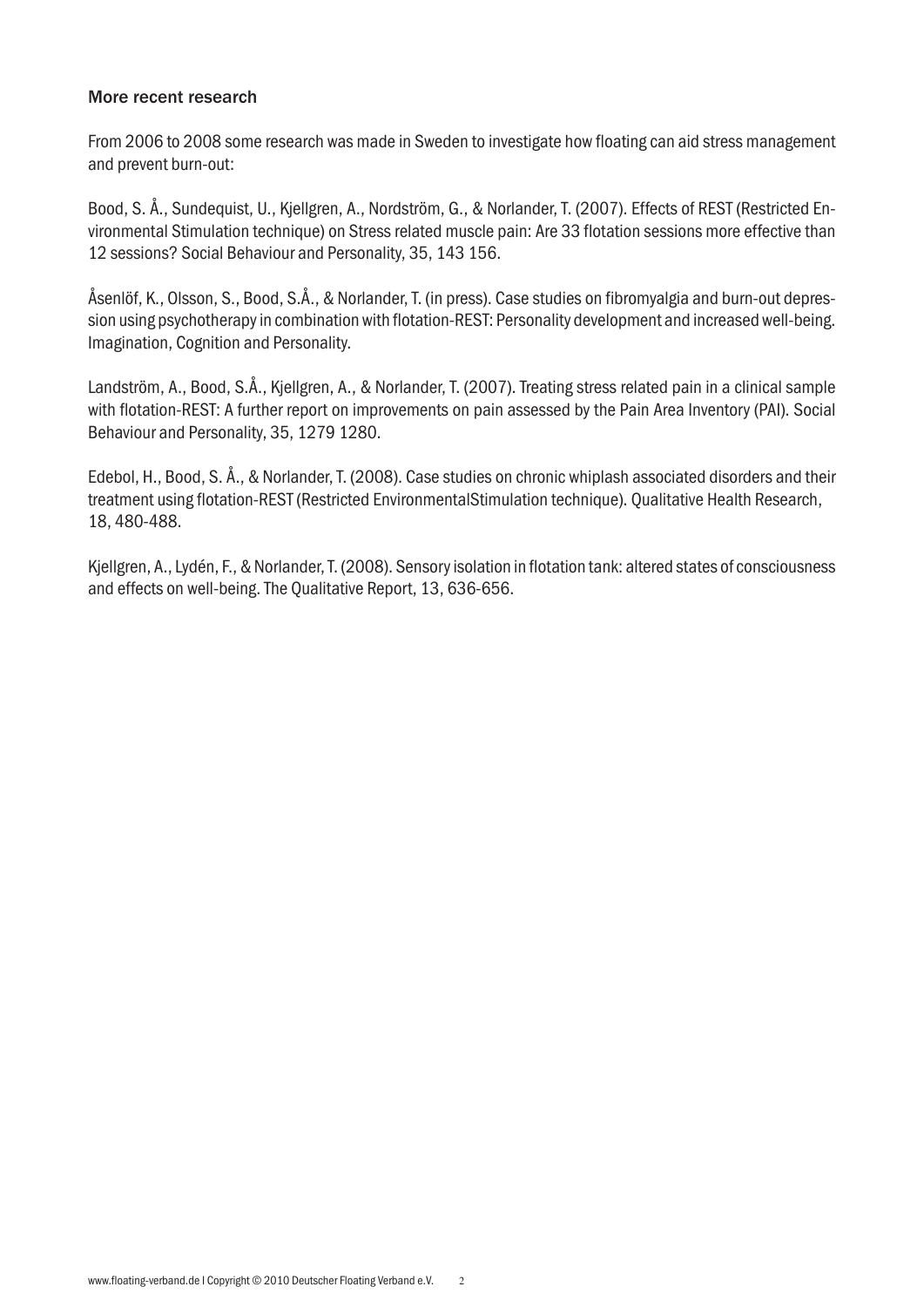# 1. Psychophysiological Effects

Effects Ballard E. (1993). REST in the Treatment of Persistent Psychophysiological Insomnia. Clinical and Experimental Restricted Environmental Stimulation: New Developments and Perspectives. pp. 187-203. New York: Springer- Verlag New York Inc.

Crawford H. Psychological Comparisons of REST and Hypnosis: Implications for Future Research. Clinical and Experimental Restricted Environmental Stimulation: New Developments and Perspectives. pp. 175-186. New York: Springer-Verlag New York Inc.

Fine T., Mills D. & Turner J. Jr. (1993). Differential Effects of Wet and Dry Flotation REST on EEG Frequency and Amplitude. Clinical and Experimental Restricted Environmental Stimulation: New Developments and Perspectives. pp. 205-213. New York: Springer-Verlag New York Inc.

Foster D.S., Ph.D. (1997). EEG and Subjective Correlates of Alpha Frequency Binaural Beats Stimulation Combined with Alpha Biofeedback. 6th International REST Conference. San Francisco.

McGrady A. (1990). Psychophysiological Regulation of Blood Pressure. Restricted Environmental Stimulation: Research and Commentary. pp. 29-35. Toledo,Ohio: Medical College of Ohio Press.

Schwartz G. (1982). Integrating Modern Physics, Psychobiology and REST: an Amusing Synthesis Derived from Systems Theory. 2nd International Conference on REST. pp. 22-48. Toledo, Ohio: IRIS Publications.

Taylor T. (1985). The effects of Flotation Restricted Environmental Stimulation Therapy on Learning: Subjective Evaluation and EEG Measurements. First International Conference on REST and Self-Regulation. pp. 76-85. Toledo, Ohio: IRIS Publications.

# 2. Biological Effects

Barabasz M., O'Neill M. & Scoggin G. (1990). The Physiological Panic Button: New Data. Restricted Environmental Stimulation: Research and Commentary. pp. 112-119. Toledo, Ohio: Medical College of Ohio Press.

Budzynski T.H. (1990). Hemespheric Asymmetry and REST. Restricted Environmental Stimulation: Theoretical and Empirical Developments in Flotation REST. pp. 2-21. New York: Sringer-Verlag New York Inc.

Ewy G., Sershon P., Freundlich T. (1990). The Presence or Absence of Light in the REST Experience: Effects on Plasma Cortisol, Blood Pressure and Mood. Restricted Environmental Stimulation: Research and Commentary. pp. 120-133. Toledo, Ohio: Medical College of Ohio Press.

Fine T., Mills D. & Turner J. Jr. (1993). Differential Effects of Wet and Dry Flotation REST on EEG Frequency and Amplitude. Clinical and Experimental Restricted Environmental Stimulation: New Developments and Perspectives. pp. 205-213. New York: Springer-Verlag New York Inc.

Fine T. & Turner J.W. (1985). The Use of Restricted Environmental Stimulation Therapy (REST) in the Treatment of Essential Hypertension. First International Conference on REST and Self-Regulation. pp. 136-143. Toledo, Ohio: IRIS Publications.

Fine T.& Turner J.W. (1987).The Effect of flotation REST on EMG Biofeedback and Plasma Cortisol. 2nd International Conference on REST. pp. 148-155. Toledo, Ohio: IRIS Publications.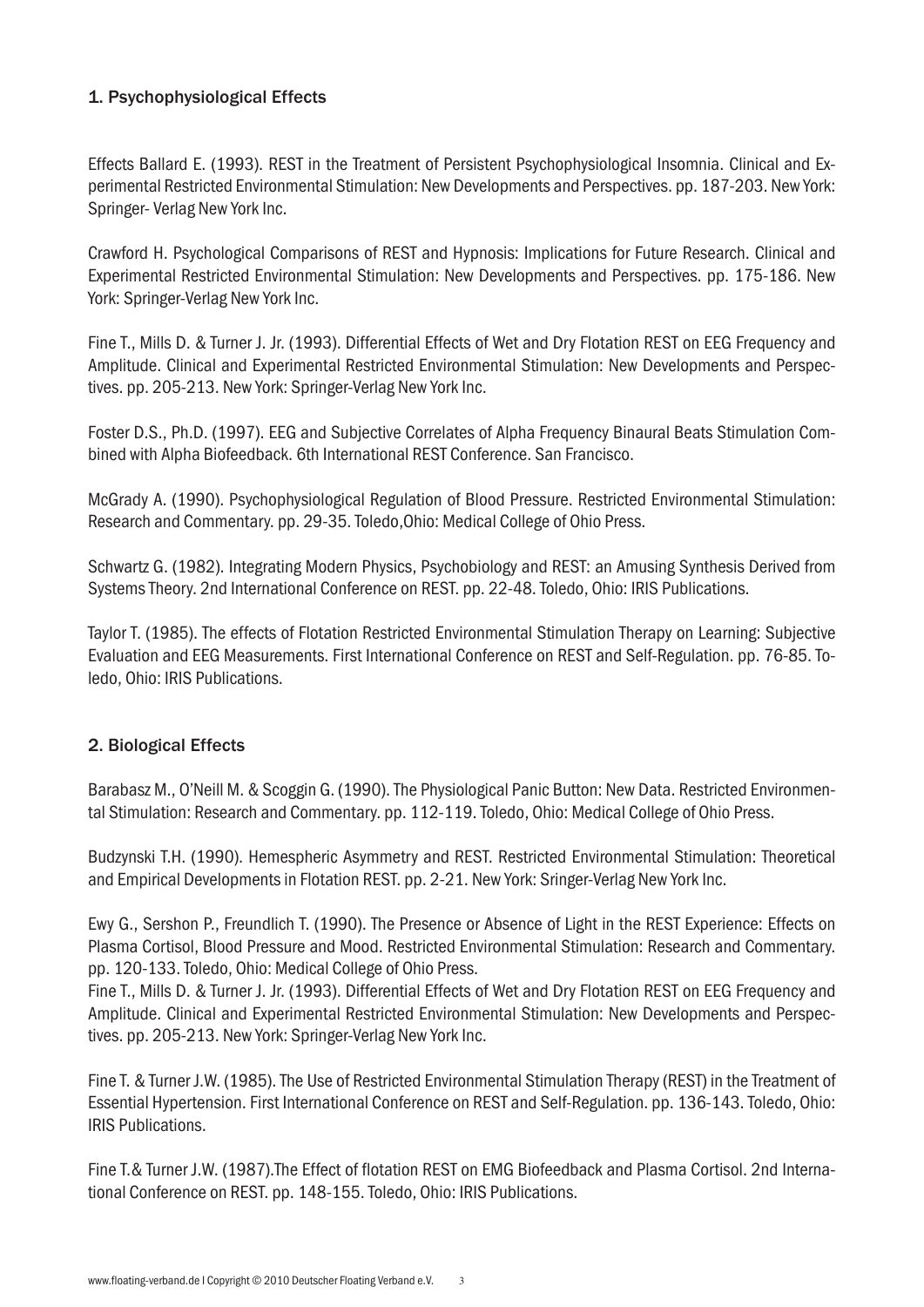Francis W.D. & Stanley J.M. (1985). The Effects of Restricted Environmental Stimulation on Physiological and Cognitive Indices. First International Conference on REST and Self-Regulation. pp. 40-49. Toledo, Ohio: IRIS Publications.

Malowitz R., Tortora T. & Lehmann C.A. (1990). Effects of Floating in a Saturated Epsom Salts Solution Disinfected with Bromine on the Aerobic Microbial Flora of the Skin. Restricted Environmental Stimulation: Research and Commentary. pp. 139-150. Toledo, Ohio: Medical College of Ohio Press.

# 3. Treatment of Physical Dysfunctions and Psychological Disorders

# 3.1 Anxiety

O'Toole P. & Barabasz M. (1997). Effects of Rational Emotive Therapy and REST on Social Anxiety. 6th International REST Conference. San Francisco.

Pudvah M.B. & Rzewnicki R. (1990). Six Months in the Tank: The Long-Term Effects of Flotation Isolation on State Anxiety, Hostility, and Depression. Restricted Environmental Stimulation: Research and Commentary. pp. 79-85. Toledo, Ohio: Medical College of Ohio Press.

## 3.2 Children with Autism

Harrison J. & Barabasz A. (1993). REST as a Treatment for Children with Autism. Clinical and Experimental Restricted Environmental Stimulation: New Developments and Perspectives. pp. 269-280. New York: Springer-Verlag New York Inc.

Suedfeld P. & Schwartz G. (1980). Restricted Environmental Stimulation Therapy (REST) as a Treatment for Autistic Children. Journal of Developmental and Behavioral Pediatrics. Vol.4, #3, pp. 196-201. William & Wilkins Co.

# 3.3 Pre-menstrual syndrome

Goldstein D.D. & Jessen W.E. (1990). Flotation Effect on Premenstrual Syndrome. Restricted Environmental Stimulation: Research and Commentary. pp. 260-266. Toledo, Ohio: Medical College of Ohio Press. Jessen W. (1993). The Effects of Consecutive Floats and Their Timing on Premenstrual Syndrome. Clinical and Experimental Restricted Environmental Stimulation: New Develop-ments and Perspectives. pp. 281-288. New York: Springer-Verlag New York Inc.

#### 3.4 Chronic Pain, Rheumatoid Arthritis

Borrie R. (1997). The Benefits of Flotation REST (Restricted Environmental Stimulation Therapy) in a Pain Management Program. 6th International REST Conference. San Francisco.

McCormick B.A., Shafransky D.R., Fine T.H. & Turner J.W. Jr. (1997). Effects of Flotation REST on Plasma Cortisol in Rheumatoid Arthritis. 6th International REST Conference. San Francisco.

Mereday C., Lehmann C. & Borrie R. (1990). Flotation For The Management of Rheumatoid Arthritis. Restricted Environmental Stimulation: Research and Commentary. pp. 255-259. Toledo, Ohio: Medical College of Ohio Press.

Shafransky D.R., McCormick B.A., Fine T.H. & Turner J. Jr. (1997). Restricted Environmental Stimulation Therapy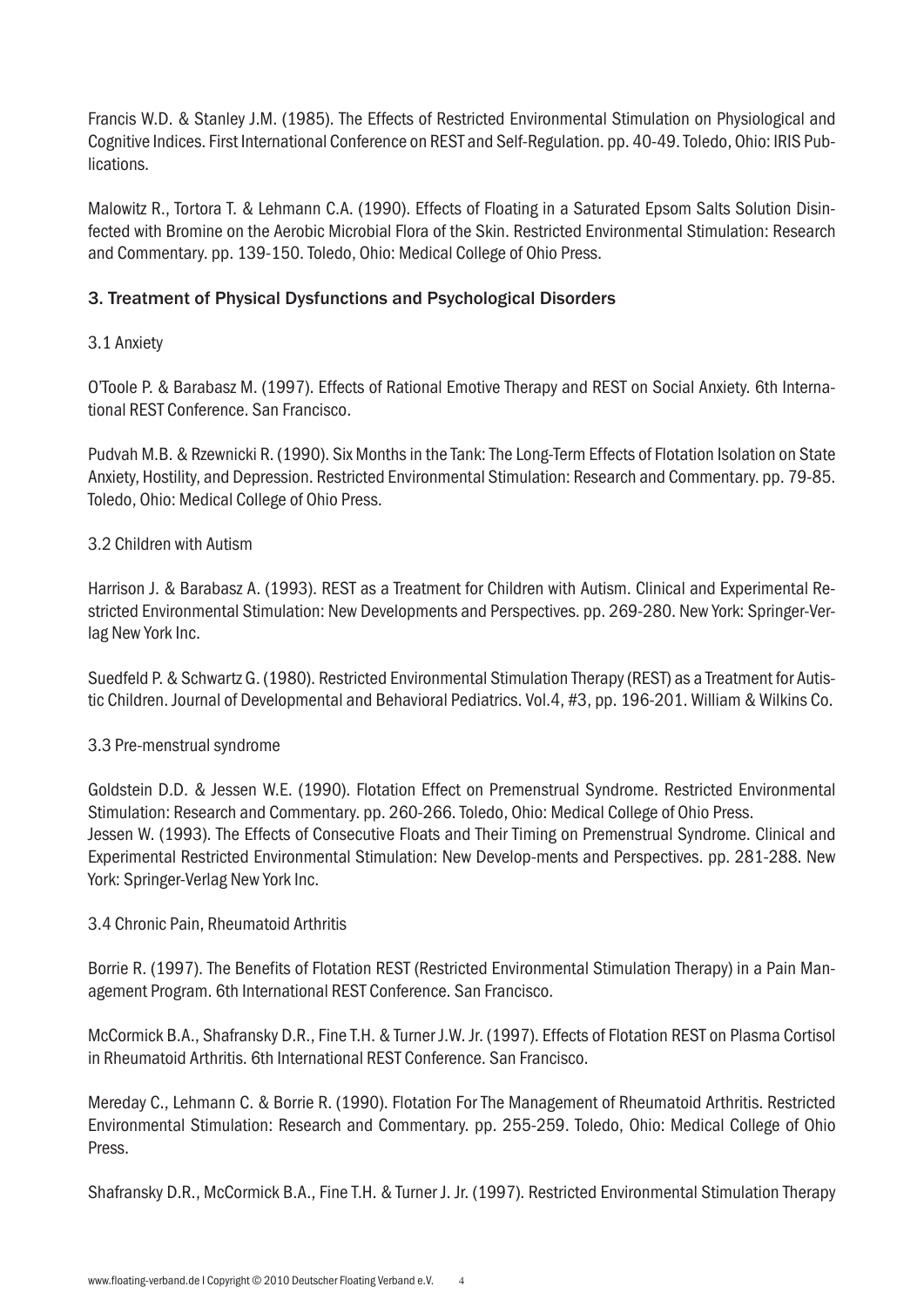(REST) on Serological Markers of Inflammation in Rheumatoid Arthritis. 6th International REST Conference. San Francisco.

Turner J. Jr., Deleon A., Gibson C. & Fine T.H. (1993). Effects of Flotation REST on Range Motion, Grip Strength and Pain in Rheumatoid Arthritis. Clinical and Experimental Restricted Environmental Stimulation: New Developments and Perspectives. pp. 297-306. New York: Springer-Verlag New York Inc.

# 3.5 Other

Borrie R., Dana J., Perry S., & Friedman M. (1993). Flotation REST, Physical Therapy and Psychological Intervention in the Treatment of Physical Disabilities. Clinical and Experimental Restricted Environmental Stimulation: New Developments and Perspectives. pp. 289-296. New York: Springer-Verlag New York Inc.

Cahn H.A. (1985). Sensory Isolation used with Cognition Modification Training to Restore Medically Declared Unfit Persons to Duty and Reduce Absenteeism in City of Phoenix Maintenance Workers. First International Conference on REST and Self-Regulation. pp. 167-178. Toledo, Ohio: IRIS Publications.

Grunberg N. E. (1990). Potential Applications of Restricted Environmental Stimulus Therapy in Behavioral Health. Restricted Environmental Stimulation: Research and Commentary. pp. 36-50. Toledo, Ohio: Medical College of Ohio Press.

Ramirez C.E., Suedfeld P., Remick R.A. & Fleming J.A.E. (1990). Potential Beneficial Effect of REST on Patients with Electroconvulsive Therapy. Restricted Environmental Stimulation: Research and Commentary. pp. 188-195. Toledo, Ohio: Medical College of Ohio Press.

Rzewnicki R., Wallbaum A.B.C., Steel H. & Suedfeld P. (1990). REST for Muscle Contraction Headaches; A Comparison of Two REST Environments Combined with Progressive Muscle Relaxation Training. Restricted Environmental Stimulation: Research and Commentary. pp. 245-254. Toledo, Ohio: Medical College of Ohio Press.

Dr. Suchurbruck, Dr. Berman & Tapprich J. (1997). Treatment of Psychosomatic Illness Through Mental Training and Floatation in Oxygenated Magnesium Sulfate Saturated Baths. 6th International REST Conference. San Francisco.

Tikalsky F.D.(1990). Restricted Environmental Stimulation, Relaxation Therapy, Social Support and Mental Imagery as a Treatment Regimen in Breast Cancer. Restricted Environmental Stimulation: Research and Commentary. pp. 267-271. Toledo, Ohio: Medical College of Ohio Press.

# 4. Treatment of Habit Disorders

# 4.1 Alcohol Consumption

Adams H. (1988).REST Arousability and the Nature of Alcohol and Substance Abuse. Journal of substance Abuse Treatment. Vol.5, pp. 77-81.USA.

Barabasz M., Barabasz A. & Dyer R. (1993). Chamber REST Reduces Alcohol Consumption: 3, 6, 12, and 24 Hour Sessions. Clinical and Experimental Restricted Environmental Stimulation: New Developments and Perspectives. pp. 163-173. New York: Springer-Verlag New York Inc.

Cooper G., Adams H.& Scott J. (1988). REST and Alcohol Consumption. Journal of substance Abuse Treatment. Vol.5, pp. 59.USA.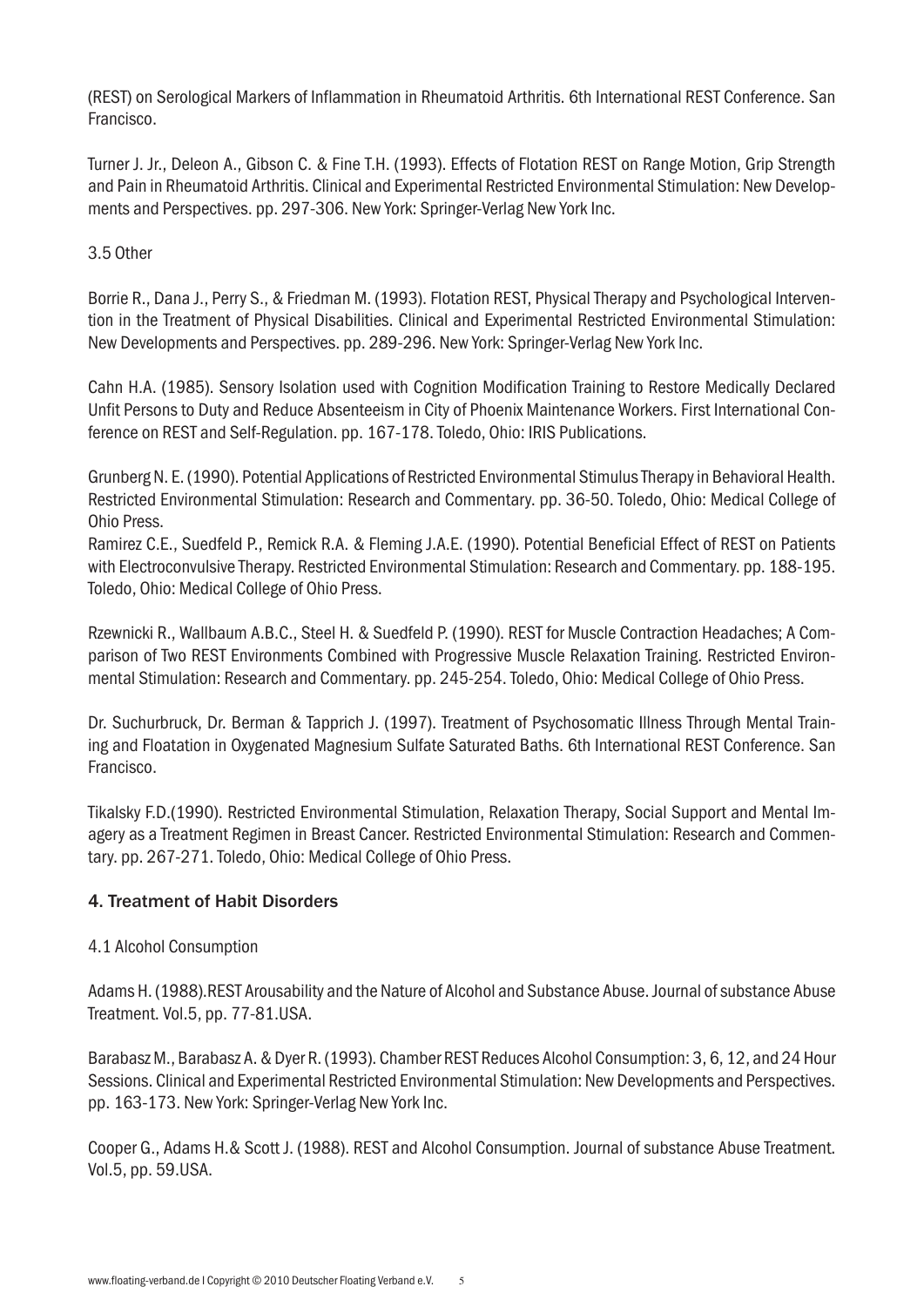David B. (1997). A Pilot Test of REST as a Relapse Prevention Treatment for Alcohol and Drug Abusers. 6th International REST Conference. San Francisco.

DiRito D. (1993). Motivational Factors in Alcohol Consumption: Extending Hull's Model. Clinical and Experimental Restricted Environmental Stimulation: New Developments and Perspectives. pp. 157-162. New York: Springer-Verlag New York Inc.

## 4.2 Eating

Barabasz M. (1993). REST: A Key Facilitator in the Treatment of Eating Disorders. Clinical and Experimental Restricted Environmental Stimulation: New Developments and Perspectives. pp. 121-126. New York: Springer-Verlag New York Inc.

Borrie R.A. (1985). Restricted Environmental Stimulation Therapy used in Weight Reduction. First International Conference on REST and Self-Regulation. pp. 144-151. Toledo, Ohio: IRIS Publications.

Dyer R., Barabasz A. & Barabasz M. (1993). Twenty-Four Hours of Chamber REST Produces Specific Food Aversions in Obese Females. Clinical and Experimental Restricted Environmental Stimulation: New Developments and Perspectives. pp. 127-144. New York: Springer-Verlag New York Inc.

## 4.3 Smoking

Barabasz M. & Barabasz A. (1993). Treatment of Trichotillomania and Smoking with Hypnosis and REST. Clinical and Experimental Restricted Environmental Stimulation: New Developments and Perspectives. pp. 145-156. New York: Springer-Verlag New York Inc.

Fine T. & Bruno J. (1985). Floatation REST and Smoking Cessation: A preliminary Report, Health and Clinical Psychology. North Holland: Elsevier Science Publishers B.V.

Ramirez C. (1985). Restricted Environmental Stimulation Techniques in Smoking Cessation in a Latin American Country. First International Conference on REST and Self-Regulation. pp. 152-166. Toledo, Ohio: IRIS Publications.

#### 4.4 Stress Management

Barabasz A., Barabasz M., Dyer R. & Rather N. (1993). Effects of Chamber REST, Flotation REST and Relaxation on Transient Mood State. Clinical and Experimental Restricted Environmental Stimulation: New Developments and Perspectives. pp. 113-120. New York: Springer-Verlag New York Inc.

Brownfield C. (1993). Slow REST or Fast Drugs: Meditation or Medication? Clinical and Experimental Restricted Environmental Stimulation: New Developments and Perspectives. pp. 101-111. New York: Springer-Verlag New York Inc.

Ewy G., Sershon P., Freundlich T. (1990). The Presence or Absence of Light in the REST Experience: Effects on Plasma Cortisol, Blood Pressure and Mood.Restricted Environmental Stimulation: Research and Commentary. pp. 120-133. Toledo, Ohio: Medical College of Ohio Press.

Fine T. & Turner J.W. (1985). The Use of Restricted Environmental Stimulation Therapy (REST) in the Treatment of Essential Hypertension. First International Conference on REST and Self-Regulation. pp. 136-143. Toledo, Ohio: IRIS Publications.

Helmreich N.E. (1990). The Critical Role of Personality and Organizational Factors as Determinants of Reactions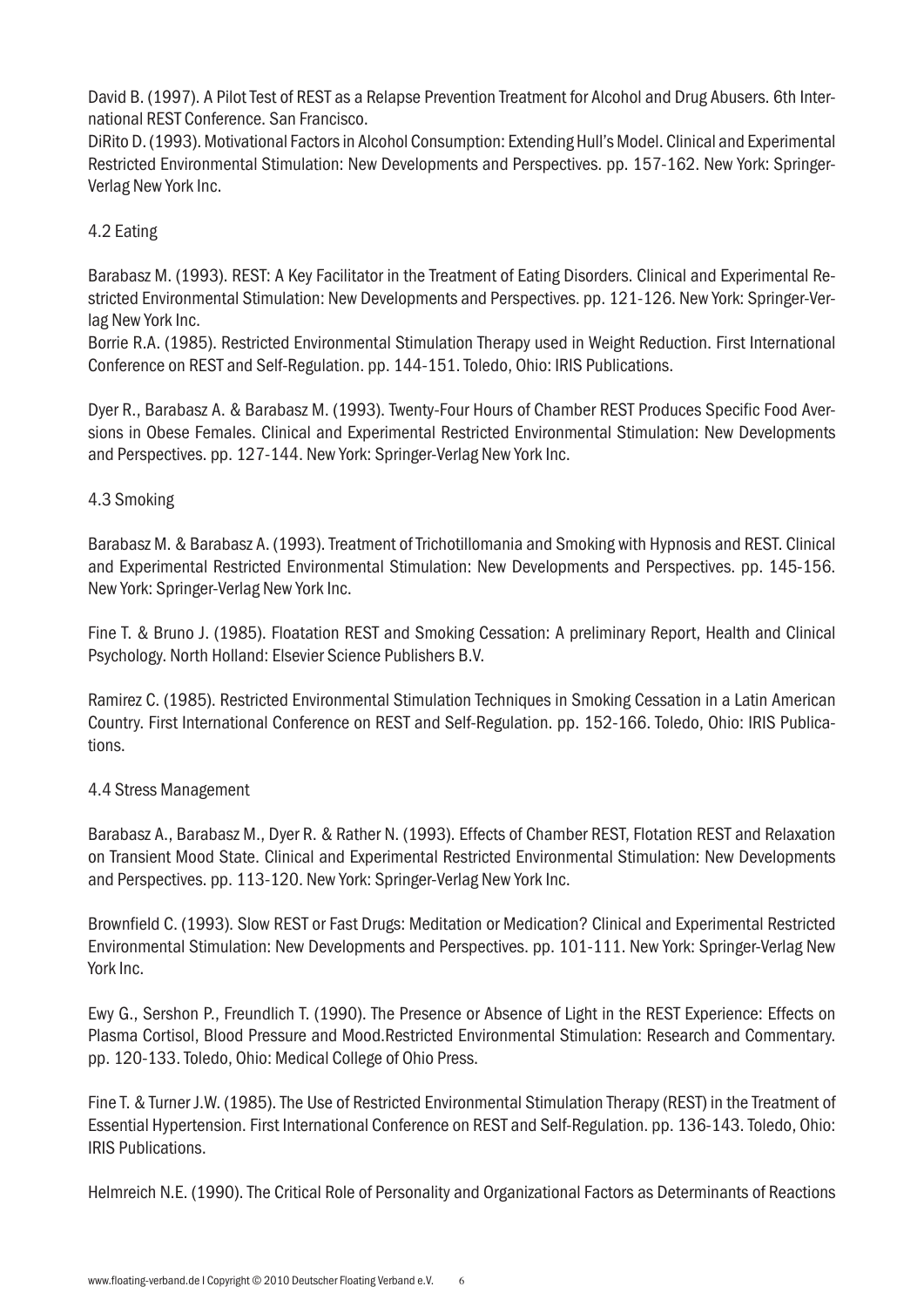to Restricted and Stressful Environments. Restricted Environmental Stimulation: Research and Commentary. pp. 51-61. Toledo, Ohio: Medical College of Ohio Press.

Jacobs, Heilbronner & Stanely. (1985). The Effects of Short Term Floatation REST on Relaxation. First International Conference on REST and Self-Regulation. pp. 86-102. Toledo, Ohio: IRIS Publications.

Jacobs G.D., Kemp J.C., Keane K.M.& Belden A.D. (1985). A Preliminary Clinical Outcome Study on a Hospital Based Stress Management Program Utilizing Flotation REST Biofeedback. First International Conference on REST and Self-Regulation. pp. 179-185. Toledo, Ohio: IRIS Publications.

Kuola G. M., Kemp J., Keane K.M. & Belden A., (1984).Replication of a ClinicalOutcome Study on a Hospitalbased Stress Management and Behavioral Medicine Program Utilizing Floatation REST (Restricted Environmental Stimulation Technique) and Biofeedback. 2nd International Conference on REST. pp. 127-135. Toledo, Ohio: IRIS Publications.

Dr. Schürbrock, (1996). Treatment of Psychosomatic Illnesses Through Mental Training and Floatations in Oxygenated Magnesium Sulfate Saturated Baths, For Instance in the Treatment of Chronic Relapsing Skin Diseases (Psoriasis, Neurodermatitis) 6th International REST Conference, San Francisco.

Dr. Schürbrock, (1996). Zur Adjuvanten Therapie Chronisch Rezidivierter Hauterkrankung (Psoriasis-Vulgaris, Neurodermitis) im Magnesium-Sulfat Schwebewasser-Tank in Kombina-tion mit UV-Bestrahlung im Therapiezentrum »Haus Ebersberg«.

Wickramasekera I. (1993). A Model of the Common »Active Ingredient« in Stress Reduction Techniques. Clinical and Experimental Restricted Environmental Stimulation: New Develop-ments and Perspectives. pp. 59-74. New York: Springer-Verlag New York Inc.

# 5. Enhancement of Creativity

Baker D.A.(1987). The Effects of REST and Hemispheric Synchronization Compared to the Effects of REST and Guided Imagery on the Enhancement of Creativity in Problem-Solving. 2nd International Conference on REST. pp. 122-126. Toledo, Ohio: IRIS Publications.

Metcalfe J. & Suedfeld P. (1990). Enhancing the Creativity of Psychologists Through Flotation REST. Restricted Environmental Stimulation: Research and Commentary. pp. 204-212. Toledo, Ohio: Medical College of Ohio Press.

Vartarian O.A. (1997). The Effects of Flotation REST on Musical Creativity. 6th International REST Conference. San Francisco.

# 5.1 Sports

Baker D.A. (1990). The Use of REST in the Enhancement of Sports Performance- Tennis. Restricted Environmental Stimulation: Research and Commentary. pp. 181-187. Toledo, Ohio: Medical College of Ohio Press. Bond J. (1997). »To float or not to float«… is that the question? How to maximise your use of the Sport Psychology float tanks.

McAleney P. & Barabasz A. (1993). Effects of Flotation REST and Visual Imagery on Athletic Performance: Tennis. Clinical and Experimental Restricted Environmental Stimulation: New Developments and Perspectives. pp. 79- 86. New York: Springer-Verlag New York Inc.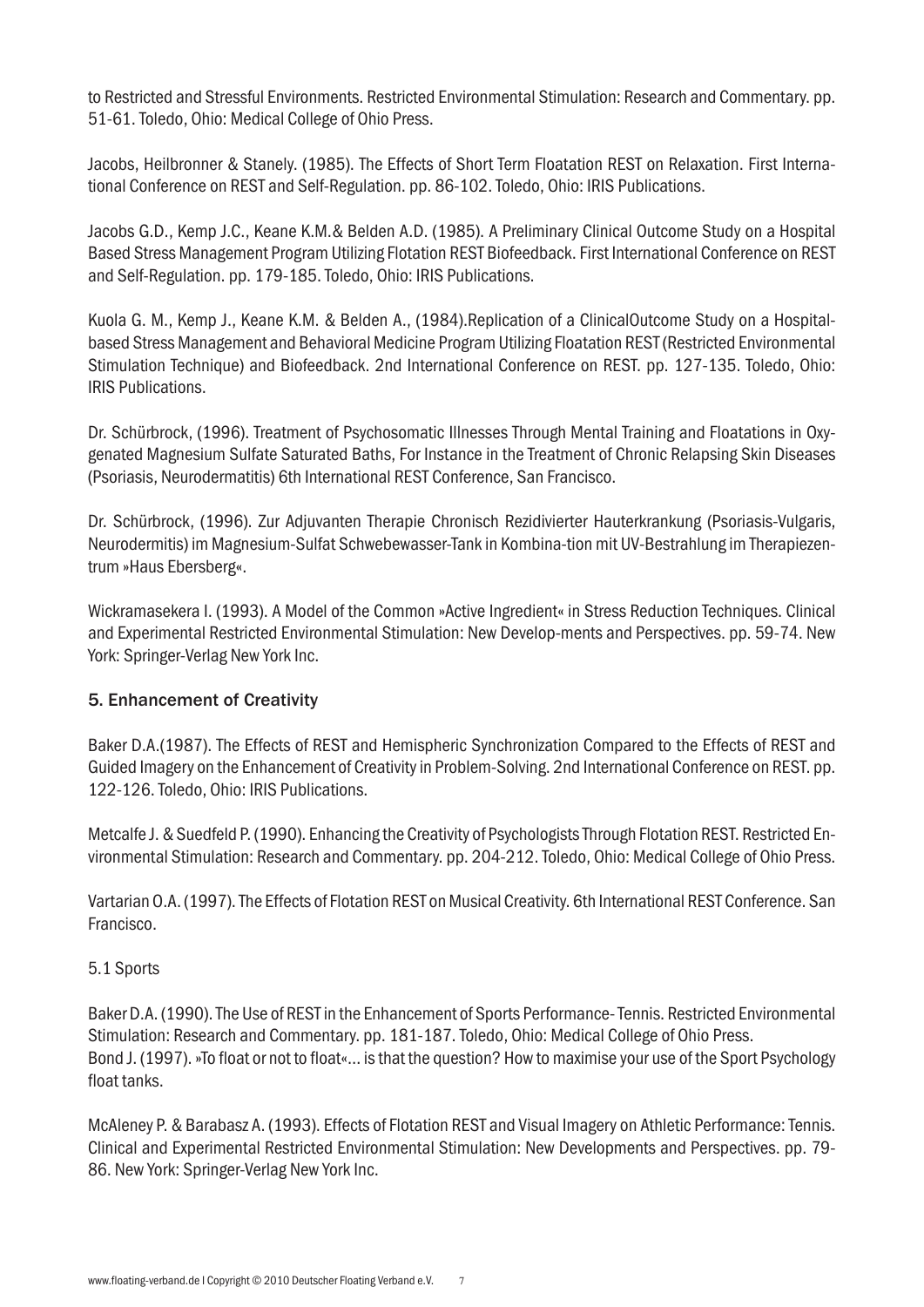Richardson S. (1997). Enhancing Rowing Ergometer Performance Through Flotation REST. 6th International REST Conference. San Francisco.

Stanley J., Mahoney M.& Reppert S. (1982). REST and the Enhancement of Sports Performance: A Panel Presentation and Discussion. 2nd International Conference on REST. pp. 168-183. Toledo, Ohio: IRIS Publications.

Wagaman J. & Barabasz A. (1993). Flotation REST and Imagery in the Improvement of Collegiate Athletic Performance: Basketball. Clinical and Experimental Restricted Environmental Stimulation: New Developments and Perspectives. pp. 87-92. New York: Springer-Verlag New York Inc.

## 5.2 Other

Atkinson R. (1993). Short-Term Exposure to REST: Enhancement Performance on a Signal-Detection Task. Clinical and Experimental Restricted Environmental Stimulation: New Developments and Perspectives. pp. 93-100. New York: Springer-Verlag New York Inc.

Barabasz M. & Barabasz A. (1997). REST Effects on Human Performance. 6th International REST Conference. San Francisco.

Melchiori L.G. & Barabasz A.F. (1990). Effects of Flotation REST on Simulated Instrument Flight Performance. Restricted Environmental Stimulation: Research and Commentary. pp. 196-203. Toledo, Ohio: Medical College of Ohio Press.

O'Leary D.S. & Heilbronner R.L. (1985). Flotation Rest and Information Processing: A Reaction Time Study. First International Conference on REST and Self-Regulation. pp. 50-61. Toledo, Ohio: IRIS Publications.

## 6. Sensory Restriction and Hypnotizability

Barabasz A.F. (1993). Neo-Dissociation Accounts for Pain Relief and Hypnotic Susceptibility Findings: Flotation REST Elicits Hypnosis. Clinical and Experimental Restricted Environmental Stimulation: New Developments and Perspectives. pp. 41-52. New York: Springer-Verlag New York Inc.

Barabasz M. & Barabasz A.F. (1990). Effects of Chamber REST on Hypnotizability and Chronic Pain. Restricted Environmental Stimulation: Research and Commentary. pp. 213-228. Toledo, Ohio: Medical College of Ohio Press.

Barabasz M. & Barabasz A. (1993). Treatment of Trichotillomania and Smoking with Hypnosis and REST. Clinical and Experimental Restricted Environmental Stimulation: New Developments and Perspectives. pp. 145-155. New York: Springer-Verlag New York Inc.

Borrie R.A. (1990). Development of the Guided Float: The Use of Ericksonian Hypnosis in the Floatation REST. Restricted Environmental Stimulation: Research and Commentary. pp. 158-173. Toledo, Ohio: Medical College of Ohio Press.

Crawford H. Psychological Comparisons of REST and Hypnosis: Implications for Future Research. Clinical and Experimental Restricted Environmental Stimulation: New Develop-ments and Perspectives. pp. 175-186. New York: Springer-Verlag New York Inc.

Kaplan G.M. & Barabasz A.F. (1990). Enhancing Hypnotizability: Differential Effects of Flotation Restricted Environmental Stimulation Technique (REST) and Progressive Muscle Relaxation. Restricted Environmental Stimulation: Research and Commentary. pp. 229-244. Toledo, Ohio: Medical College of Ohio Press.

Migaly P. (1993). REST and Hypnotic Phenomena: Some Similarities Observed in European Case Studies. Clinical